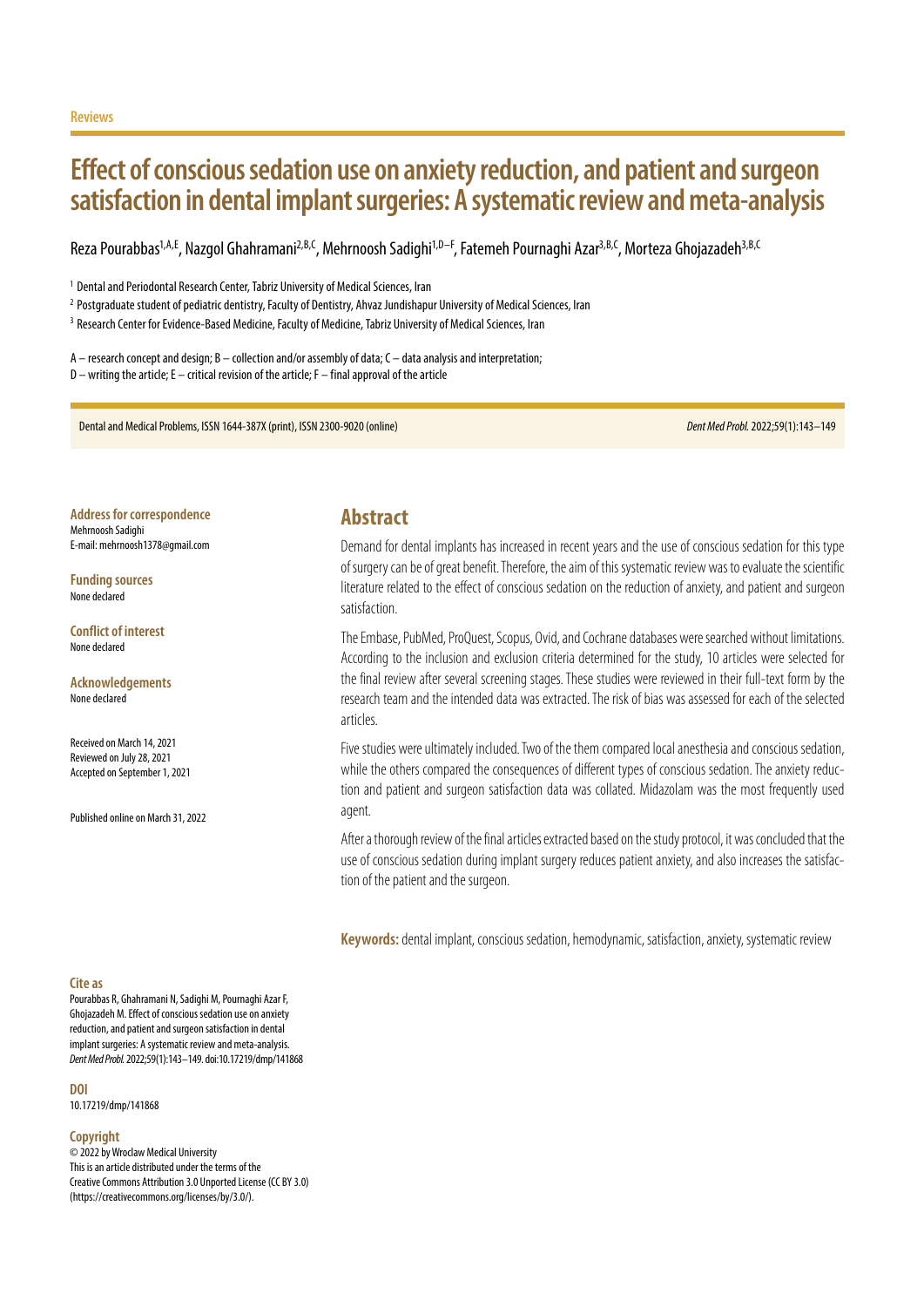## **Introduction**

Oral surgery, including implant surgery, is usually performed with local anesthesia, either local infiltration or block anesthesia. While local anesthesia can provide adequate analgesia, the time required for extensive and complicated treatment (up to 3 hours' duration) may make it unpleasant for the patient, who is completely aware of the procedure and must remain relatively still with their mouth open for most of the time.<sup>1</sup> When a complicated and long implant surgery is anticipated, intravenous conscious sedation (IVCS) has become a logical and viable option.<sup>2</sup> Conscious sedation is a drug-induced condition in which the conscious patient is rendered free of fear, anxiety and apprehension while remaining comfortably relaxed.<sup>3</sup> When administering intravenous sedation, the operator aims to achieve a predetermined goal, namely an adequate level of sedation, which enables dental treatment to be carried out safely and with the minimum amount of distress for the patient.<sup>1</sup> Conscious sedation is not a method of pain control, $3$  but it can result in better patient anxiety control and an increase in cooperation, facilitating the intervention for the patient and the surgeon.<sup>4</sup>

Anxiety is defined as a state of apprehension and physical tension combined with the activation of the autonomic nervous system. It is a common emotional reaction to fear experienced by patients before dental treatment or the application of a local anesthetic.<sup>1</sup> Anxiety control before and during dental procedures is important to ensure safety, and to promote overall patient and surgeon satisfaction.<sup>4,5</sup> Unfortunately, the amount of research investigating the effect of IVCS on anxiety in patients undergoing dental implant surgery, as well as on patient and surgeon satisfaction, is still limited.<sup>2,6,7</sup>

Therefore, the aim of this systematic review was to review the literature regarding the effect of conscious sedation on the reduction of anxiety, and patient and surgeon satisfaction in dental implant surgery.

## **Methods**

### **Study design**

A comprehensive literature review of research databases, including Embase, PubMed, ProQuest, Scopus, and Ovid, was conducted. The first author (RP), assisted by a research librarian, generated a literature search strategy and searched the databases. The literature searches were carried out from February 2018 to May 2019. On May 27, 2019, a final search update was made in all databases. The search strategy included a combination of MeSH (Medical Subject Headings) and free keywords.

## **Inclusion and exclusion criteria**

The study selection process used the Population, Intervention (or Exposure), Comparison, and Outcome (PICO) framework to clarify the search.8

Population: Patients with implant surgeries (healthy patients aged ≥18 years) participating in randomized controlled trials (RCTs).

Intervention: IVCS.

Comparison: Local anesthesia.

Outcome: Anxiety, patient and surgeon satisfaction.

The search, selection and assessment processes were performed in 4 steps according to the PRISMA (Preferred Reporting Items for Systematic reviews and Meta-Analyses) flow diagram shown in Fig. 1. The steps were as follows: systematic literature search; removal of duplicates; identification of potentially relevant articles based on the title and abstract; and full-text screening. The first and second authors (RP and NG), assisted by a librarian, prepared the search string for the electronic search. For more precise results, a manual search was performed among the references of the gathered articles. Also, the research team contacted study authors to obtain additional information, if necessary. The first author (RP) screened the titles and abstracts, and the first and second authors (RP and NG) separately read the full text of the remaining articles for inclusion or exclusion in the review. The selected articles were appraised based on Cochrane's tool for assessing the risk of bias in randomized trials.9 The articles were appraised by two members of the research team, and a third arbitrator was consulted when there were points of disagreement. The included studies were reviewed and the intended data was extracted by two



Fig. 1. PRISMA (Preferred Reporting Items for Systematic reviews and Meta-Analyses) flow diagram of the study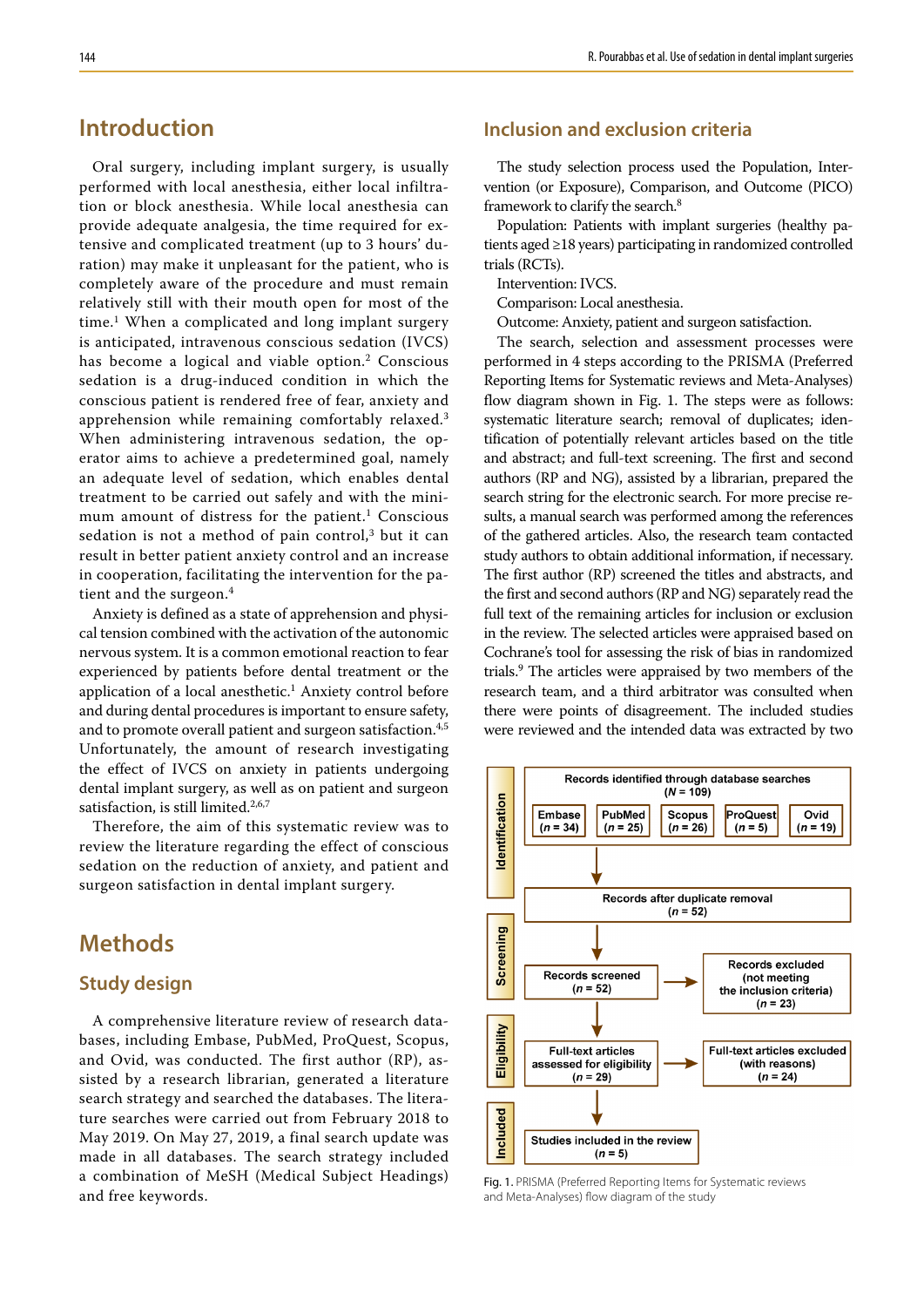reviewers independently, using a standardized data extraction tool. The results were reported as percentages and as mean ± standard deviation (*M* ±*SD*).

## **Results**

The PRISMA<sup>10</sup> flow chart summarizes the selection of articles included in the systematic review (Fig. 1); 109 articles were found through the searches in the databases. Once duplicates were removed, 52 articles remained. After screening the titles and abstracts, 23 articles were excluded based on the inclusion criteria from PICO and 29 articles remained. After full-text screening, 5 studies were left for inclusion in the systematic review. The reasons for the exclusion of the 24 articles during full-text screening were as follows: 5 of the articles were not written in English; the full text of 3 articles was not accessible electronically; 4 articles assessed oral or inhalation sedation instead of intravenous sedation; 5 of the articles included patients assigned to class 2 or upper according to the American Society of Anesthesiologists (ASA) physical

Table 1. Descriptive data of the included studies regarding anxiety reduction

status classification<sup>11</sup>; and the outcome of  $7$  studies did not fulfill the criteria listed in PICO.

### **Anxiety**

Four studies<sup>2,4,6,12</sup> evaluated anxiety in patients undergoing IVCS. The descriptive data of the included studies for anxiety reduction is shown in Table 1. Midazolam and fentanyl were used for sedation in 2 cases, $4,6$  while midazolam only was used in 1 study.2 Kaviani and Ghoreishain compared 2 groups (midazolam and fentanyl vs. midazolam and ketamine).<sup>12</sup> Three of the studies reported anxiety as high, moderate or low.<sup>4,6,12</sup> One study reported only high anxiety.<sup>2</sup> Table 2 and Fig. 2 depict the pooled adjusted estimates of the association between IVCS and the anxiety levels.

### **High anxiety**

Four studies that evaluated high anxiety in patients with IVCS were assigned to meta-analysis; a total of 473 patients from the eligible studies were analyzed. The heterogeneity between the studies was statistically significant

| Study                                          | Sample size                  | Sedation protocol                                                                                                       |                                      | Preoperative<br>anxiety score        |                                      |                                                                        |
|------------------------------------------------|------------------------------|-------------------------------------------------------------------------------------------------------------------------|--------------------------------------|--------------------------------------|--------------------------------------|------------------------------------------------------------------------|
|                                                |                              |                                                                                                                         | low                                  | moderate                             | high                                 | $M \pm SD$                                                             |
| McCrea <sup>2</sup><br>2015                    | 173                          | midazolam                                                                                                               |                                      |                                      | 44                                   | $M(n = 64)$ :<br>$9.19 \pm 4.21$<br>$F(n = 109)$ :<br>$11.86 \pm 5.76$ |
| Gonzáles-Lemmonier et al. <sup>4</sup><br>2010 | 90                           | midazolam (0.05 mg/kg)<br>fentanyl (1 µg/kg)                                                                            | 27.8                                 | 50.0                                 | 22.2                                 | high in F                                                              |
| Bovaira et al. <sup>6</sup><br>2017            | 180                          | midazolam (0.05 mg/kg)<br>$^{+}$<br>fentanyl (1 mg/kg)                                                                  | 27.8                                 | 56.1                                 | 16.1                                 | $M(n = 104)$ :<br>$9.73 \pm 3.37$<br>$F(n = 76)$ :<br>$8.51 \pm 3.65$  |
| Kaviani and Ghoreishain <sup>12</sup><br>2014  | group A: 15<br>group $B: 15$ | group A:<br>midazolam (1 mg)<br>$+$<br>fentanyl $(50 \mu q)$<br>group B:<br>midazolam (1 mg)<br>$+$<br>ketamine (50 mg) | group A:<br>20.0<br>group B:<br>40.0 | group A:<br>60.0<br>group B:<br>46.7 | group A:<br>20.0<br>group B:<br>13.3 |                                                                        |

*M* – mean; *SD* – standard deviation; M – male; F – female.

Table 2. Pooled adjusted estimates of the association between intravenous conscious sedation (IVCS) and the anxiety levels

| Model<br>Anxiety |                | <b>Number</b>     | Effect size and 95% CL |                |         | two-tailed test | Null-hypothesis | Heterogeneity |                 |            |       |  |
|------------------|----------------|-------------------|------------------------|----------------|---------|-----------------|-----------------|---------------|-----------------|------------|-------|--|
|                  | of studies     | point<br>estimate | lower<br>limit         | upper<br>limit | Z-value | <i>p</i> -value | O-value         | df(Q)         | <i>p</i> -value | $\sqrt{2}$ |       |  |
| High             | random-effects | 4                 | 0.250                  | 0.128          | 0.430   | $-2.632$        | $0.008*$        | 34.61         |                 | $< 0.001*$ | 91.33 |  |
| Moderate         | fixed-effects  |                   | 0.544                  | 0.485          | 0.601   | .469            | 0.142           | 1.10          |                 | 0.577      | 0.00  |  |
| Low              | fixed-effects  |                   | 0.274                  | 0.226          | 0.329   | $-7.318$        | $0.000*$        | 0.43          |                 | 0.807      | 0.00  |  |

*CI* – confidence interval; df – degrees of freedom; \* statistically significant.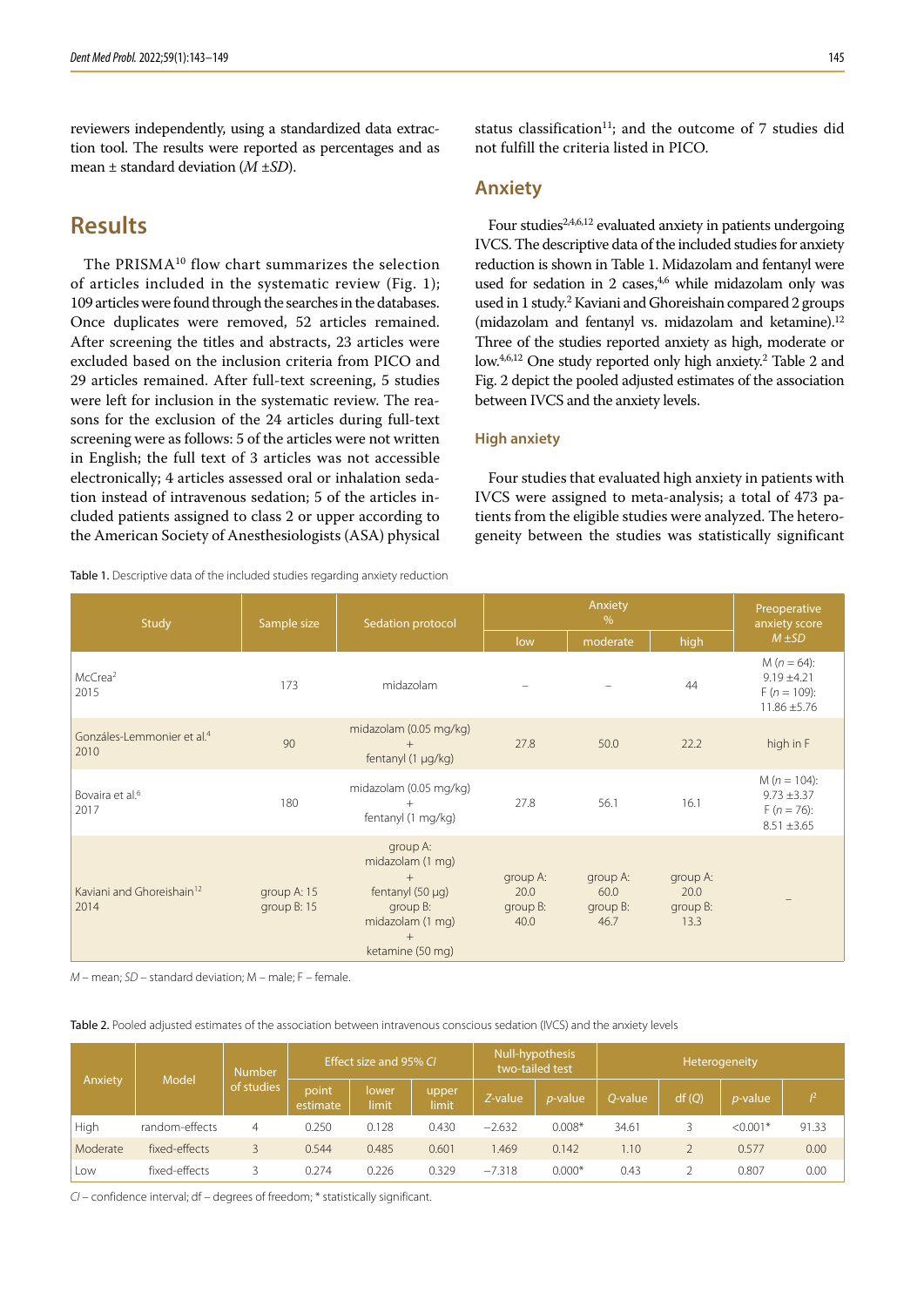#### **High anxiety**



#### Moderate anxiety

| Model Study name                       |               |                |                | <b>Statistics for each study</b> |                 | Event rate and 95% CI |         |      |  |      |      |  |  |
|----------------------------------------|---------------|----------------|----------------|----------------------------------|-----------------|-----------------------|---------|------|--|------|------|--|--|
|                                        | event<br>rate | lower<br>limit | upper<br>limit |                                  | Z-value p-value |                       |         |      |  |      |      |  |  |
| Gonzáles-Lemonnier et al. (2010) 0.500 |               | 0.398          | 0.602          | 0.000                            | 1.000           |                       |         |      |  |      |      |  |  |
| Bovaira et al. (2017)                  | 0.561         | 0.488          | 0.632          | 1.633                            | 0.103           |                       |         |      |  |      |      |  |  |
| Kaviani and Ghoreishain (2014)         | 0.600         | 0.348          | 0.808          | 0.769                            | 0.442           |                       |         |      |  |      |      |  |  |
| Fixed                                  | 0.544         | 0.485          | 0.601          | 1.469                            | 0.142           |                       |         |      |  |      |      |  |  |
|                                        |               |                |                |                                  |                 | $-1.00$               | $-0.50$ | 0.00 |  | 0.50 | 1.00 |  |  |
| . .                                    |               |                |                |                                  |                 |                       |         |      |  |      |      |  |  |

### Low anxiety

| Model Study name                 |               |                |                | <b>Statistics for each study</b> |                 |         |         |      | Event rate and 95% CI |
|----------------------------------|---------------|----------------|----------------|----------------------------------|-----------------|---------|---------|------|-----------------------|
|                                  | event<br>rate | lower<br>limit | upper<br>limit |                                  | Z-value p-value |         |         |      |                       |
| Gonzáles-Lemonnier et al. (2010) | 0.278         | 0.195          | 0.379          | $-4.056$                         | 0.000           |         |         |      |                       |
| Bovaira et al. (2017)            | 0.278         | 0.217          |                | $0.348 - 5.737$                  | 0.000           |         |         |      |                       |
| Kaviani and Ghoreishain (2014)   | 0.200         | 0.066          | 0.470          | $-2.148$                         | 0.032           |         |         |      |                       |
| Fixed                            | 0.274         | 0.226          | 0.329          | $-7.318$                         | 0.000           |         |         |      |                       |
|                                  |               |                |                |                                  |                 | $-1.00$ | $-0.50$ | 0.00 | 0.50                  |

Fig. 2. Pooled adjusted estimates of the association between intravenous conscious sedation (IVCS) and the anxiety levels

146 R. Pourabbas et al. Use of sedation in dental implant surgeries

 $(Q = 34.61; p < 0.001; I<sup>2</sup> = 91.33)$ . The meta-analysis results with the random-effects model indicated a high anxiety score of 25.0%, which was statistically significant (pooled event rate: 0.250; 95% *CI* (confidence interval):  $0.128 - 0.430$ ;  $p = 0.008$ ).

#### **Moderate anxiety**

Three studies that evaluated moderate anxiety in patients with IVCS were assigned to meta-analysis; a total of 300 patients from the eligible studies were analyzed. The heterogeneity between the studies was not statistically significant  $(Q = 1.10; p = 0.577; I^2 = 0.00)$ . The meta-analysis results with the fixed-effects model indicated a moderate anxiety score of 54.4%, which was not statistically significant (pooled event rate: 0.544; 95% *CI*: 0.485–0.601; *p* = 0.142).

#### **Low anxiety**

Three studies that evaluated low anxiety in patients with IVCS were assigned to meta-analysis; a total of 300 patients from the eligible studies were analyzed. The heterogeneity between the studies was not statistically significant  $(Q = 0.43; p = 0.807; I^2 = 0.00)$ . The meta-analysis results with the fixed-effects model indicated a low anxiety score of 27.4%, which was statistically significant (pooled event rate: 0.274; 95% *CI*: 0.226–0.329; *p* = 0.000).

Table 3. Descriptive data of the included studies regarding patient and surgeon satisfaction

|                                                |                            |                                                                                                                        |                                          |                                                | Surgeon                                  |                                          |              |                                       |
|------------------------------------------------|----------------------------|------------------------------------------------------------------------------------------------------------------------|------------------------------------------|------------------------------------------------|------------------------------------------|------------------------------------------|--------------|---------------------------------------|
| Study                                          | Sample<br>size             | Sedation<br>protocol                                                                                                   | comfortable                              | neither<br>comfortable<br>nor<br>uncomfortable | slightly<br>uncomfortable                | unpleasant                               | traumatic    | satisfaction<br>$\%$                  |
| McCrea <sup>2</sup><br>2015                    | 173                        | midazolam<br>(the titration method,<br>no fixed dose)                                                                  |                                          |                                                |                                          |                                          |              | 100.0                                 |
| Gonzáles-Lemmonier et al. <sup>4</sup><br>2010 | 90                         | midazolam (0.05 mg/kg)<br>$+$<br>fentanyl (1 µg/kg)                                                                    | 23.3                                     | 28.9                                           | 36.7                                     | 10.0                                     | $\mathbf{0}$ | 87.8                                  |
| Bovaira et al. <sup>6</sup><br>2017            | 180                        | midazolam (0.05 mg/kg)<br>$^{+}$<br>fentanyl (1 mg/kg)                                                                 | 34.4                                     | 26.7                                           | 29.4                                     | 7.8                                      | 1.7          | 90.0                                  |
| Kaviani and Ghoreishain <sup>12</sup><br>2014  | group A: 15<br>group B: 15 | group A:<br>midazolam (1 mg)<br>$+$<br>fentanyl $(50 \mu q)$<br>group B:<br>midazolam (1 mg)<br>$+$<br>ketamin (50 mg) | group A:<br>80.0<br>group B:<br>73.3     | group A:<br>20.0<br>group B:<br>26.7           |                                          |                                          |              | group A:<br>100.0<br>group B:<br>86.7 |
| Juodzbalys et al. <sup>13</sup><br>2005        | group A: 67<br>group B: 20 | group A:<br>midazolam (0.1 mg/kg)<br>$^{+}$<br>ketorolac (60 mg)<br>group B:<br>articaine (4%)<br>$+$<br>epinehrine    | group A:<br>97.0<br>group B:<br>$\Omega$ | group A:<br>3.0<br>group B:<br>20.0            | group A:<br>$\Omega$<br>group B:<br>70.0 | group A:<br>$\Omega$<br>group B:<br>10.0 |              |                                       |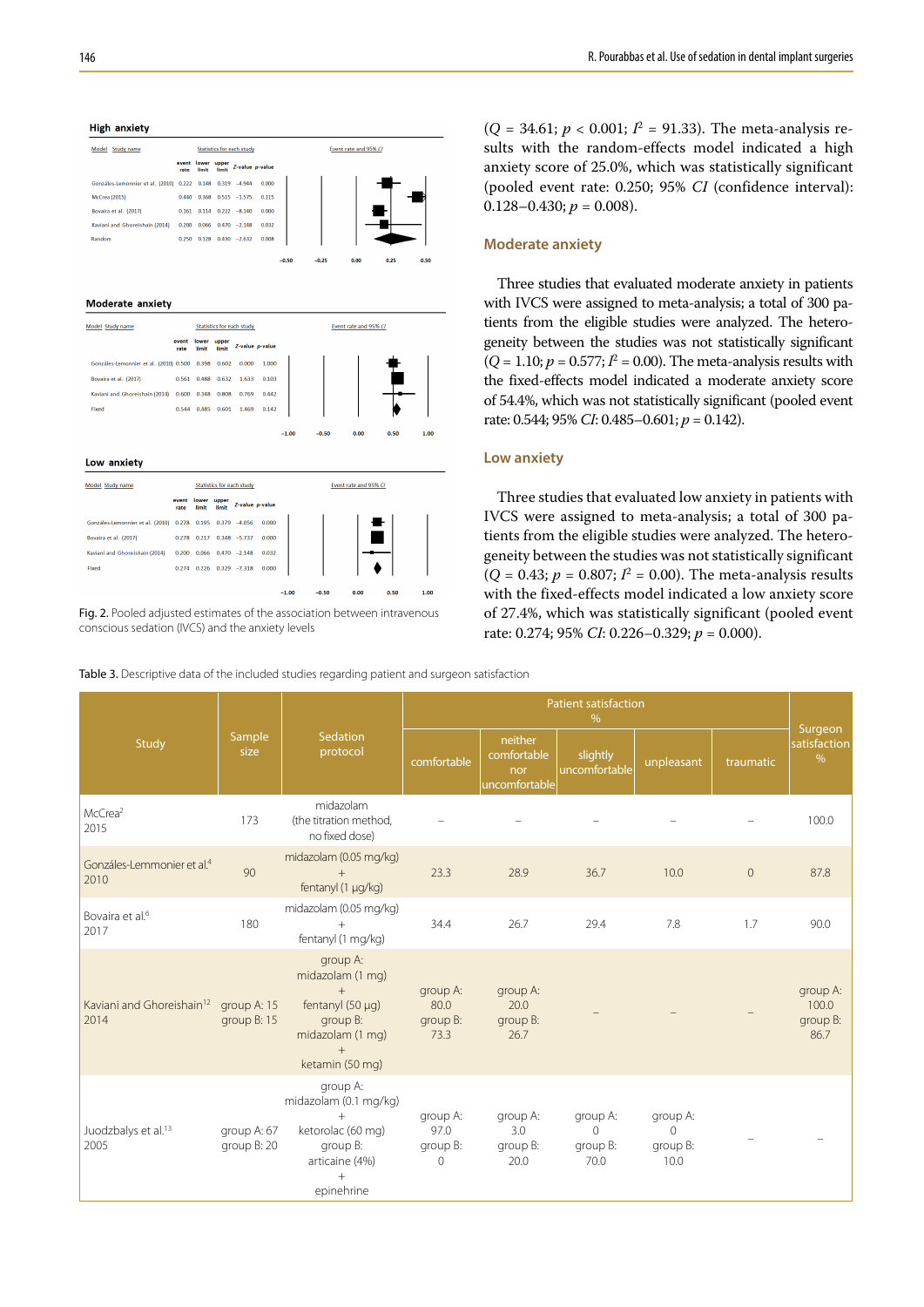## **Surgeon and patient satisfaction**

In the eligible studies, patient satisfaction was reported as comfortable, neither comfortable nor uncomfortable, slightly uncomfortable, unpleasant, or traumatic. Surgeon satisfaction was evaluated as well. The descriptive data of the related included studies is shown in Table 3. Table 4, as well as Fig. 3 and Fig. 4 present the pooled adjusted estimates of the association between IVCS and patient and surgeon satisfaction, respectively.

### **Patient satisfaction**

### Comfortable

The 4 included studies $4,6,12,13$  were statistically heterogenic ( $Q = 47.57$ ;  $p = 0.000$ ;  $I^2 = 93.69$ ). According to the pooled adjusted estimates (Fig. 3), the meta-analysis results with the random-effects model indicated that 63.3% of the patients were comfortable during surgery, which was not statistically significant (pooled event rate: 0.633; 95% *CI*: 0.322–0.862; *p* = 0.407).

#### Neither comfortable nor uncomfortable

The 4 included studies $4,6,12,13$  were statistically heterogenic ( $Q = 12.10$ ;  $p = 0.007$ ;  $I^2 = 75.21$ ). According to the pooled adjusted estimates (Fig. 3), the meta-analysis results with the random-effects model indicated that 19.8% of the patients were neither comfortable nor uncomfortable during surgery, which was statistically significant (pooled event rate: 0.198; 95% *CI*: 0.112–0.326; *p* = 0.000).

### Slightly uncomfortable

The 4 included studies $4,6,12,13$  were statistically heterogenic (*Q* = 13.29; *p* = 0.004; *I*<sup>2</sup> = 77.42). According to the pooled adjusted estimates (Fig. 3), the meta-analysis results with the random-effects model indicated that 23.0% of the patients were slightly uncomfortable during surgery, which was statistically significant (pooled event rate: 0.230; 95% *CI*: 0.117–0.402; *p* = 0.004).

Comfortable

| -----------                      |               |       |                      |                           |                 |
|----------------------------------|---------------|-------|----------------------|---------------------------|-----------------|
| Model<br>Study name              |               |       |                      | Statistics for each study |                 |
|                                  | event<br>rate | limit | lower upper<br>limit |                           | Z-value p-value |
| Juodzbalys et al. (2005)         | 0.970         | 0.888 | 0.992                | 4.854                     | 0.000           |
| González-Lemmonier et al. (2010) | 0.233         | 0.157 | 0.331                | $-4.778$                  | 0.000           |
| Bovaira et al. (2017)            | 0.343         | 0.277 | 0.415                | $-4.140$                  | 0.000           |
| Kaviani and Ghoreishain (2014)   | 0.800         | 0.530 | 0.934                | 2.148                     | 0.032           |
| Random                           | 0.633         | 0.322 | 0.862                | 0.829                     | 0.407           |
|                                  |               |       |                      |                           |                 |

#### Neither comfortable nor uncomfortable

| Model<br>Study name                    |               |                |                | Statistics for each study |                 |
|----------------------------------------|---------------|----------------|----------------|---------------------------|-----------------|
|                                        | event<br>rate | lower<br>limit | upper<br>limit |                           | Z-value p-value |
| Juodzbalys et al. (2005)               | 0.030         | 0.008          | 0.112          | $-4.854$                  | 0.000           |
| González-Lemmonier et al. (2010) 0.289 |               | 0.205          |                | $0.391 - 3.871$           | 0.000           |
| Bovaira et al. (2017)                  | 0.263         | 0.204          |                | $0.332 - 6.087$           | 0.000           |
| Kaviani and Ghoreishain (2014)         | 0.200         | 0.066          | 0.470          | $-2.148$                  | 0.032           |
| Random                                 | 0.198         | 0.112          |                | $0.326 -4.087$            | 0.000           |
|                                        |               |                |                |                           |                 |



| Slightly uncomfortable                 |               |                |                |                                  |                 |         |         |                       |      |      |
|----------------------------------------|---------------|----------------|----------------|----------------------------------|-----------------|---------|---------|-----------------------|------|------|
| <b>Study name</b><br>Model             |               |                |                | <b>Statistics for each study</b> |                 |         |         | Event rate and 95% C/ |      |      |
|                                        | event<br>rate | lower<br>limit | upper<br>limit |                                  | Z-value p-value |         |         |                       |      |      |
| Juodzbalys et al. (2005)               | 0.007         | 0.000          | 0.107          | $-3.456$                         | 0.001           |         |         |                       |      |      |
| González-Lemmonier et al. (2010) 0.367 |               | 0.274          |                | $0.471 -2.493$                   | 0.013           |         |         |                       |      |      |
| Bovaira et al. (2017)                  | 0.294         | 0.232          |                | $0.365 - 5.355$                  | 0.000           |         |         |                       |      |      |
| Kaviani and Ghoreishain (2014)         | 0.031         | 0.002          |                | $0.350 -2.390$                   | 0.017           |         |         |                       |      |      |
| Random                                 | 0.230         | 0.117          |                | $0.402 -2.920$                   | 0.004           |         |         |                       |      |      |
|                                        |               |                |                |                                  |                 | $-1.00$ | $-0.50$ | 0.00                  | 0.50 | 1.00 |

**Unnleasant** 

| Model Study name                 |               |                      |       | <b>Statistics for each study</b> |                 |
|----------------------------------|---------------|----------------------|-------|----------------------------------|-----------------|
|                                  | event<br>rate | lower upper<br>limit | limit |                                  | Z-value p-value |
| Juodzbalys et al. (2005)         | 0.007         | 0.000                | 0.107 | $-3.456$                         | 0.001           |
| González-Lemmonier et al. (2010) | 0.100         | 0.053                |       | $0.181 - 6.253$                  | 0.000           |
| Bovaira et al. (2017)            | 0.078         | 0.047                | 0.127 | $-8.886$                         | 0.000           |
| Kaviani and Ghoreishain (2014)   | 0.031         | 0.002                | 0.350 | $-2.390$                         | 0.017           |
| Fixed                            | 0.080         |                      |       | $0.054$ $0.116 - 11.478$         | 0.000           |
|                                  |               |                      |       |                                  |                 |

#### **Traumatic experience**

| Study name                             |               | <b>Statistics for each study</b> |                |                |                 |
|----------------------------------------|---------------|----------------------------------|----------------|----------------|-----------------|
|                                        | event<br>rate | lower<br>limit                   | upper<br>limit |                | Z-value p-value |
| Bovaira et al. (2017)                  | 0.019         | 0.007                            |                | $0.053 -7.224$ | 0.000           |
| González-Lemmonier et al. (2010) 0.005 |               | 0.000                            | 0.082          | $-3.666$       | 0.000           |
| Kaviani and Ghoreishain (2014)         | 0.031         | 0.002                            | 0.350          | $-2.390$       | 0.017           |
| Juodzbalys et al. (2005)               | 0.007         | 0.000                            | 0.107          | $-3.456$       | 0.001           |
|                                        | 0.016         | 0.007                            | 0.038          | $-9.059$       | 0.000           |
|                                        |               |                                  |                |                | $-0.50$         |

Fig. 3. Pooled adjusted estimates of the association between intravenous conscious sedation (IVCS) and patient satisfaction

Table 4. Pooled adjusted estimates of the association between intravenous conscious sedation (IVCS) and patient and surgeon satisfaction

| Satisfaction                          | <b>Number</b>  |                   | Effect size and 95% CI |                |           | Null-hypothesis<br>two-tailed test | Heterogeneity |       |            |       |  |
|---------------------------------------|----------------|-------------------|------------------------|----------------|-----------|------------------------------------|---------------|-------|------------|-------|--|
|                                       | of studies     | point<br>estimate | lower<br>limit         | upper<br>limit | Z-value   | $p$ -value                         | O-value       | df(Q) | $p$ -value | $l^2$ |  |
| Comfortable                           | $\overline{4}$ | 0.633             | 0.322                  | 0.862          | 0.829     | 0.407                              | 47.57         | 3     | $0.000*$   | 93.69 |  |
| Neither comfortable nor uncomfortable | $\overline{4}$ | 0.198             | 0.112                  | 0.326          | $-4.087$  | $0.000*$                           | 12.10         | 3     | $0.007*$   | 75.21 |  |
| Slightly uncomfortable                | 4              | 0.230             | 0.117                  | 0.402          | $-2.920$  | $0.004*$                           | 13.29         | 3     | $0.004*$   | 77.42 |  |
| Unpleasant                            | $\overline{4}$ | 0.080             | 0.054                  | 0.116          | $-11.478$ | $0.000*$                           | 3.98          | 3     | 0.263      | 24.68 |  |
| Traumatic experience                  | 4              | 0.016             | 0.007                  | 0.038          | $-9.059$  | $0.000*$                           | 1.22          | 3     | 0.749      | 0.00  |  |
| Surgeon satisfaction                  | $\overline{4}$ | 0.922             | 0.833                  | 0.965          | 5.635     | $0.000*$                           | 8.27          | 3     | $0.041*$   | 63.73 |  |

\* statistically significant.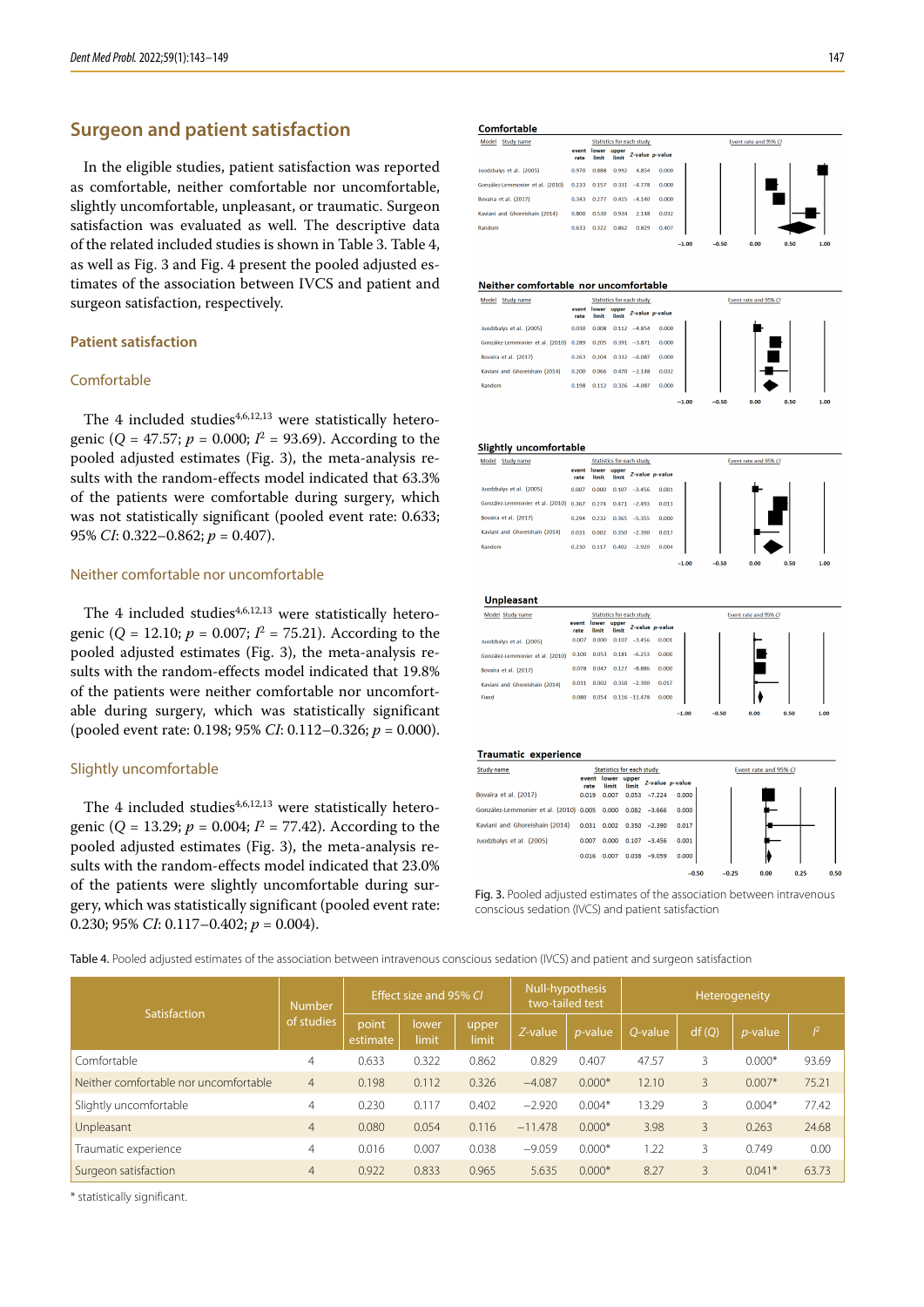#### **Surgeon satisfaction**

| Study name<br>Model              |               |                |                | <b>Statistics for each study</b> |                 | Event rate and 95% CI |         |      |      |      |  |  |
|----------------------------------|---------------|----------------|----------------|----------------------------------|-----------------|-----------------------|---------|------|------|------|--|--|
|                                  | event<br>rate | lower<br>limit | upper<br>limit |                                  | Z-value p-value |                       |         |      |      |      |  |  |
| <b>McCrea</b> (2015)             | 0.997         | 0.956          | 1.000          | 4.130                            | 0.000           |                       |         |      |      |      |  |  |
| Gonzáles-Lemonnier et al. (2010) | 0.870         | 0.784          | 0.925          | 6.065                            | 0.000           |                       |         |      |      |      |  |  |
| Bovaira et al. (2017)            | 0.900         | 0.847          | 0.936          | 8.844                            | 0.000           |                       |         |      |      |      |  |  |
| Kaviani and Ghoreishain (2014)   | 0.969         | 0.650          | 0.998          | 2.390                            | 0.017           |                       |         |      |      |      |  |  |
| Random                           | 0.922         | 0.833          | 0.965          | 5.635                            | 0.000           |                       |         |      |      |      |  |  |
|                                  |               |                |                |                                  |                 |                       |         |      |      |      |  |  |
|                                  |               |                |                |                                  |                 | $-1.00$               | $-0.50$ | 0.00 | 0.50 | 1.00 |  |  |

Fig. 4. Pooled adjusted estimates of the association between intravenous conscious sedation (IVCS) and surgeon satisfaction

#### Unpleasant

The 4 included studies $4,6,12,13$  were not statistically heterogenic (*Q* = 3.98; *p* = 0.263; *I*<sup>2</sup> = 24.68). According to the pooled adjusted estimates (Fig. 3), the meta-analysis results with the fixed-effects model indicated that 8.0% of the patients felt unpleasant during surgery, which was statistically significant (pooled event rate: 0.080; 95% *CI*:  $0.054 - 0.116$ ;  $p = 0.000$ ).

#### Traumatic experience

The 4 included studies $4,6,12,13$  were not statistically heterogenic ( $Q = 1.22$ ;  $p = 0.749$ ;  $I^2 = 0.00$ ). According to the pooled adjusted estimates (Fig. 3), the meta-analysis results indicated that 1.6% of the patients felt their experience was traumatic, which was statistically significant (pooled event rate: 0.016; 95% *CI*: 0.007–0.038; *p* = 0.000).

#### **Surgeon satisfaction**

The 4 included studies $2,4,6,12$  were statistically heterogenic ( $Q = 8.27$ ;  $p = 0.041$ ;  $I^2 = 63.73$ ). According to the pooled adjusted estimates (Fig. 4), the meta-analysis results with the random-effects model indicated that the surgeon satisfaction rate with IVCS was 92.2%, which was statistically significant (pooled event rate: 0.922; 95% *CI*: 0.833–0.965;  $p = 0.000$ ).

## **Discussion**

Like every dental surgery, dental implant surgery has the potential to cause pain, anxiety, systemic sequelae, and even life-threatening situations.<sup>14</sup> All of these factors may affect patient and surgeon satisfaction, surgical outcome, and even the duration of the healing period.15,16 Anxiety control during and before dental procedures is essential to ensure the safety of the procedure, and to promote overall patient and surgeon satisfaction.<sup>4,5</sup> Focusing on this objective, psychological or pharmacological techniques are frequently used in the dental office, $7$  especially in patients undergoing oral surgery, including dental implant surgery.2 Digital photographs and wrapped cone-beam computed tomography (CBCT) photographs can be used to plan a more precise surgery with shorter duration, resulting in fewer postoperative complications and greater patient satisfaction.17 Another technique is the use of sedation, which has emerged as a popular topic in the literature.4,5,18

Depending on the duration and difficulty of the surgery, different sedation techniques, such as inhalation or intravenous sedation, can be selected.<sup>19</sup> According to the results of this systematic review and metaanalysis, surgeons were highly satisfied with IVCS in dental implant surgeries (92.2%). Bovaira et al.<sup>6</sup> and González-Lemonnier et al.<sup>4</sup> used a combination of midazolam and fentanyl for IVCS. Kaviani and Goreishain compared midazolam/fentanyl with midazolam/ketamine.<sup>12</sup> McCrea used midazolam alone.<sup>2</sup> The surgeon satisfaction rate with midazolam only and midazolam/fentanyl regimes for IVCS was 100%. Midazolam/ketamine was associated with the lowest surgeon satisfaction rate.

From the patient satisfaction point of view, midazolam/fentanyl was associated with the highest degree of satisfaction.

Patient anxiety was assessed and meta-analyzed based on the data extracted from 4 studies. $2,4,6,12$  Low anxiety with regard to IVCS was associated with the use of midazolam/ketamine, whereas high anxiety was reported with the use of midazolam only.

Bovaira et al. identified a significant negative relationship between the level of preoperative anxiety and patient satisfaction – the greater the preoperative anxiety, the lower the postoperative satisfaction.<sup>6</sup> However, the preoperative anxiety had no influence on surgeon satisfaction. A higher number of women found the experience agreeable, experiencing lower levels of preoperative anxiety as well, as compared to men. The surgeon reported an adequate level of satisfaction with the anesthesia, while most patients remained relaxed, collaborative and calm, knowing that a specialist was overseeing the surgical and sedation procedures, and understanding any possible complications that might arise.<sup>6</sup>

According to González-Lemonnier et al., 72.2% of patients showed moderate and high anxiety.4 They reported a significant negative relationship between anxiety and patient satisfaction; however, patient anxiety did not affect surgeon satisfaction. In contrast with Bovaira et al.,<sup>6</sup> González-Lemonnier et al. reported higher anxiety in women as compared to men.<sup>4</sup>

Kaviani and Goreishain reported that even in low doses, both the midazolam/fentanyl and midazolam/ ketamine regimes ensured proper working conditions, appropriate comfort for the patient, adequate patient and surgeon satisfaction, and short recovery time.<sup>12</sup> In a study by McCrea, 44% of patients declared they